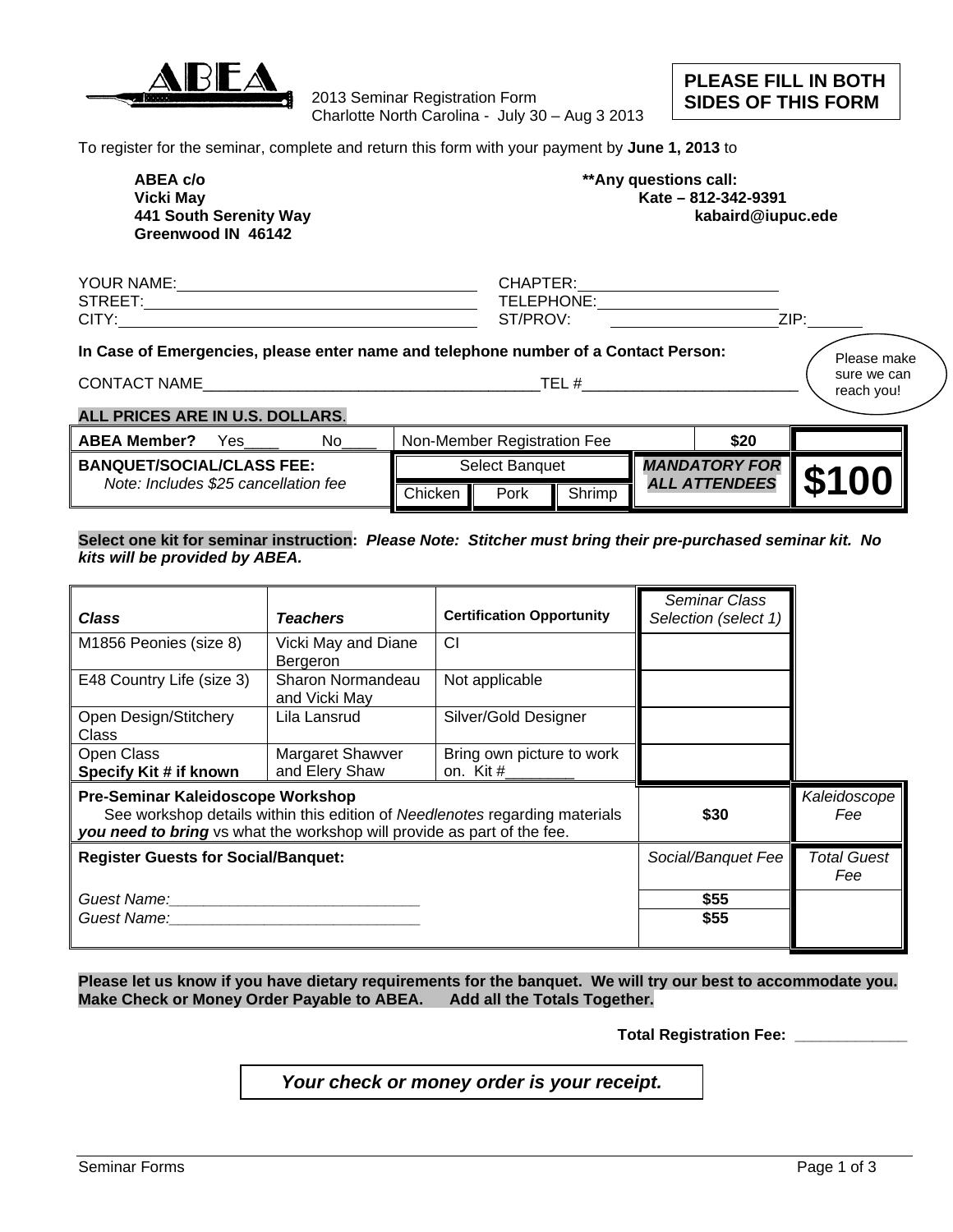# PICTURE REGISTRATION

- $\checkmark$  Please pre-register any picture you are likely to enter in competition. It can be withdrawn if you do not complete/bring it. This helps the organizing committee set the competition"
- $\checkmark$  Entries are divided by level of experience Professional and Amateur.
	- $\checkmark$  Professional. Any person who sells their work or teaches Bunka in any capacity is a Professional and should enter their picture in this category.
	- $\checkmark$  Amateur: Any bunka stitcher who has not received their CI certification and does NOT teach or sell their work.
- Each individual may enter **one** picture in each category. Pictures are to have been completed during the past year. All pictures except those in Original Design should bring original picture or will lose points.
- All pictures are to be size 3 or larger. They may be framed **but it is not compulsory**.

| How many bunka pictures have you completed? |  |
|---------------------------------------------|--|
| Are you considered Amateur or Professional? |  |

## **Please register in the appropriate category(s):**

| Matsuhato Kit $#$  |                        | Description:                                                                                                                                                                                                                   |                     |  |
|--------------------|------------------------|--------------------------------------------------------------------------------------------------------------------------------------------------------------------------------------------------------------------------------|---------------------|--|
|                    | Optional $\rightarrow$ | Junior (16 or under)                                                                                                                                                                                                           | Senior (75 or over) |  |
| Numbered Kit $#$   |                        | Description:                                                                                                                                                                                                                   |                     |  |
|                    | Optional $\rightarrow$ | Junior (16 or under)                                                                                                                                                                                                           | Senior (75 or over) |  |
| Original Stitchery |                        | Description: Network and the contract of the contract of the contract of the contract of the contract of the contract of the contract of the contract of the contract of the contract of the contract of the contract of the c |                     |  |
|                    |                        | Optional $\rightarrow$   Junior (16 or under)                                                                                                                                                                                  | Senior (75 or over) |  |
| Original Design    | Description:           |                                                                                                                                                                                                                                |                     |  |
|                    | Optional $\rightarrow$ | Junior (16 or under)                                                                                                                                                                                                           | Senior (75 or over) |  |

NOTE: We are asking for stitchers who are bringing pictures to be evaluated for Silver and Gold Designer levels or Semi-Master Stitcher or Master Stitcher levels to also pre-register the pictures so that it allows the judging team to better organize the evaluation needs. ABEA also encourages that these pictures be entered in the standard Kit and/or Original categories also.

|               | Silver<br>Desianer | Gold Desianer | Semi Master Stitcher | Master Stitcher | Display Only |
|---------------|--------------------|---------------|----------------------|-----------------|--------------|
| # of Pictures |                    |               |                      |                 |              |

| ABEA c/o<br><b>Vicki May</b><br>441 South Serenity Way<br>Greenwood IN 46142 |          |         | ** Any questions call:<br>Kate - 812-342-9391<br>kabaird@iupuc.ede |
|------------------------------------------------------------------------------|----------|---------|--------------------------------------------------------------------|
| Your Name:                                                                   |          |         |                                                                    |
| Street:                                                                      |          |         |                                                                    |
| City:                                                                        | ST/Prov: | $Z$ in: | Telephone:                                                         |